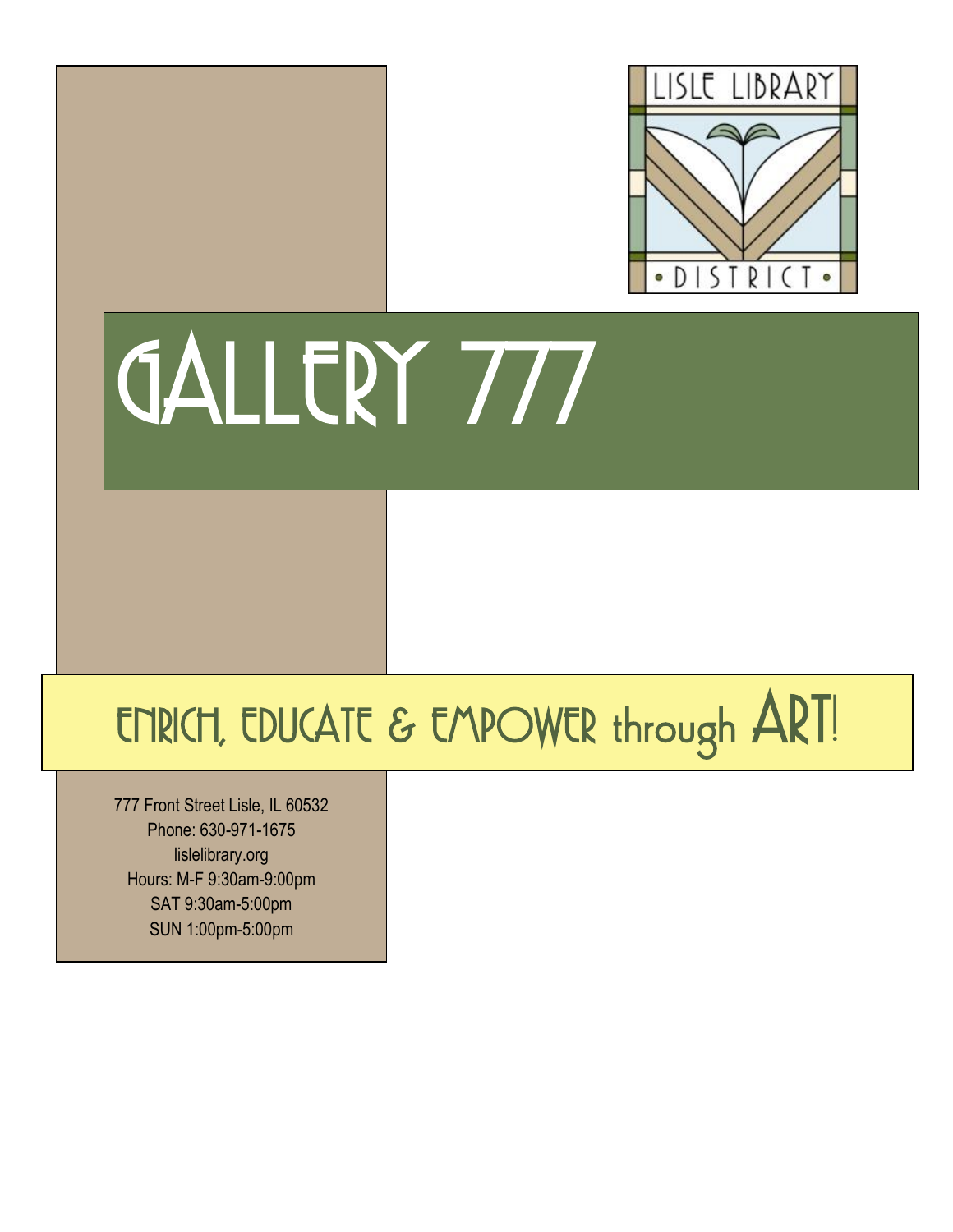#### **Lisle Library District | Gallery 777 Guidelines**

#### **Introduction**

The purpose of Gallery 777 is to enrich the Library experience for patrons and to provide creative recognition and public space for local artists to display their works. Gallery 777 serves as an avenue for the respectful presentation of artistic and imaginative talents within a diverse community. Exhibitions reflect the varied experiences and perspectives of our local artists. Individuals and/or groups, from amateur to professional, are encouraged to complete a submission form for consideration.

#### **Exhibit space and duration**

The walls adjacent to the atrium space on the adult floor are designated for exhibiting. Space is available for two dimensional art pieces with proper framing and wires for hanging. The photo below indicates wall space in linear feet (approximate). Amount of pieces able to be displayed will depend on size of framed art and number of wires needed to hang individual pieces. Artists are encouraged to visit the space in person to assess the exhibition area. Only 2D, hanged art will be permitted (no easels or freestanding pieces will be displayed). Art will be exhibited for two months or a time frame to be determined by designated Gallery Coordinator.



#### **Guidelines for exhibition:**

- 1. The use of exhibit space is subject to review by designated Lisle Library District (LLD) staff/Gallery Coordinator. Artists must complete the Gallery 777 Exhibit Form available on the LLD website or at LLD public service desks. Forms should be submitted to the Assistant Director of Adult Services. LLD receipt of completed form will not necessarily determine acceptance to show, assignment time, or the order in which an individual artist/groups may show.
- 2. Eligible artists must be at least 18 years of age and residents of Illinois; priority will be given to Lisle Library District residents.
- 3. Decisions about whether an exhibit is appropriate for the Library will be decided by the Assistant Director of Adult Services. All artwork will be previewed via photograph or digital image prior to acceptance. All artworks which are legally obscene or lack thoughtful artistic value [measured against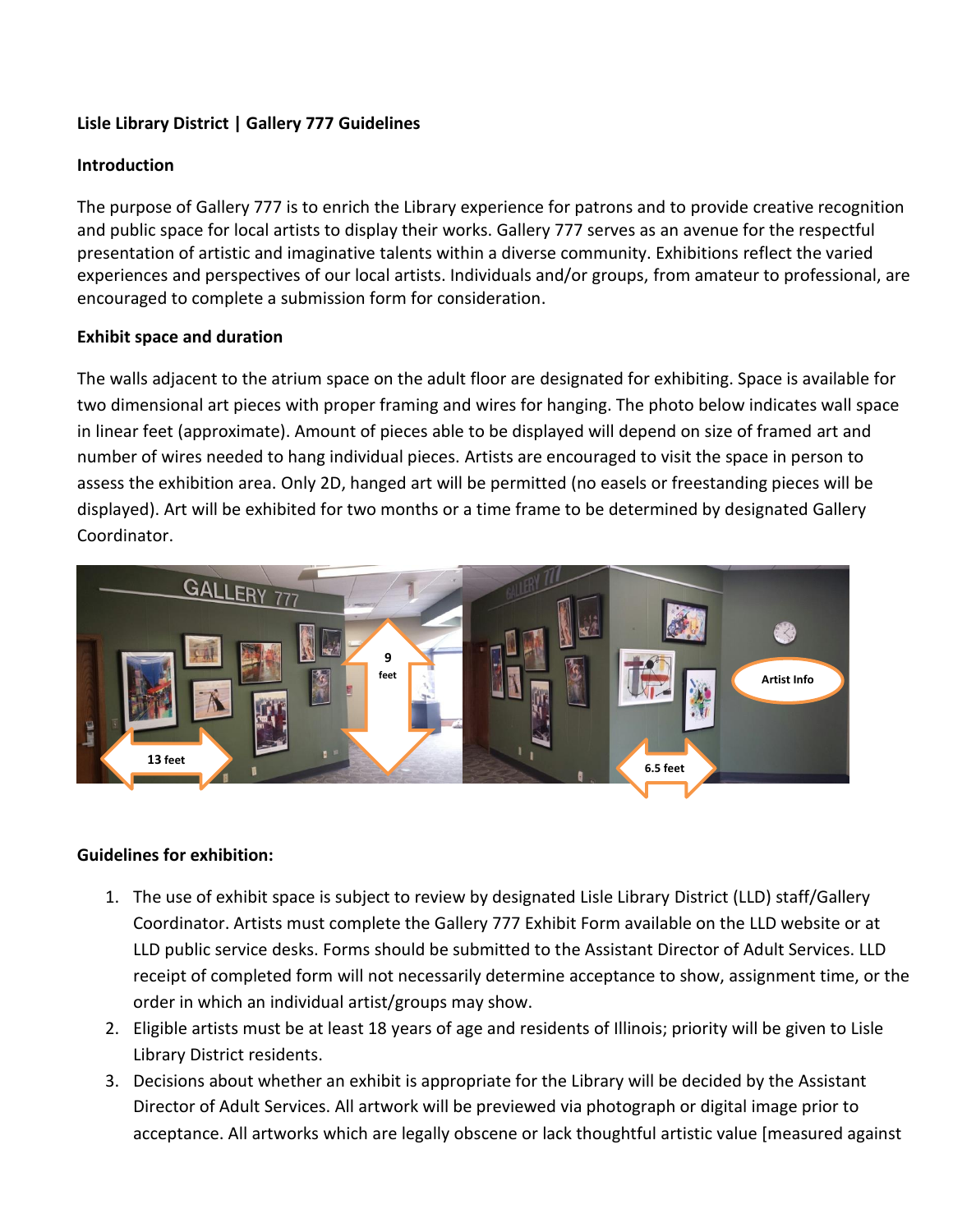local community standards] may be rejected for display. LLD reserves the right to reject any artwork which it deems inappropriate to the Library setting; in full, or in part. Approval of artwork to exhibit does not imply endorsement of the artist's viewpoints/beliefs or artistic expression by the LLD or the Library Board of Trustees.

- 4. The work exhibited must be the artist's original artwork.
- 5. Date and physical installation of art is organized with designated Gallery Coordinator. Artists are responsible for delivering works to the Library. Artwork accepted for exhibition may not be mailed to LLD nor will it be returned by mail. Installation will be handled by the Gallery Coordinator with assistance from the artist. Artists are expected to remove items on the final day of their exhibit within a designated window of time; established by LLD Gallery Coordinator.
- 6. Appropriate, durable framing must be used for hanging art. Size and weight of the exhibit items must be suitable to hang on hook and wires. The maximum weight should not exceed 15 pounds. Paintings, drawings, and other fine art and photographs must be ready for hanging with eyehooks/wires. Each piece of artwork is individually suspended from gallery rails by means of metal S-hooks and hanging cable. The artist's full name, contact information and title of the work should be printed and attached to the back of each piece.
- 7. Promotion of the exhibit is the responsibility of the artist. LLD may include information about the exhibit on the LLD website, in the *Connections Newsletter* and via LLD social media platforms. Exhibits may not promote any commercial enterprise. Permission to photograph, archive and electronically post any work accepted for exhibition is considered granted.
- 8. If an artist would like to sell their work, all sales transactions will be coordinated privately between the artist and purchaser. Contact information will be displayed on the artist information wall adjacent to the exhibition space.
- 9. If a piece of art is sold during the exhibition time, the piece will remain in the exhibit until the duration of the exhibit is complete.
- 10. All informational wall mounts, such as: artist contact info, biography, pricing, and artwork identifiers will be attached by LLD staff. Artists will not be permitted to adhere supplementary labels to Library walls.
- 11. LLD staff and Board of Trustees assume no responsibility for the preservation, protection, damage, loss or theft of items displayed in the exhibit. LLD does not provide insurance coverage for artwork exhibited at the library. LLD does not provide security or individualized monitoring of artwork.
- 12. Artists must provide a complete, itemized list of art pieces with submission form.
- 13. LLD reserves the right to delay or cancel any exhibit due to an unforeseen situation or need of the library to pre-empt the space.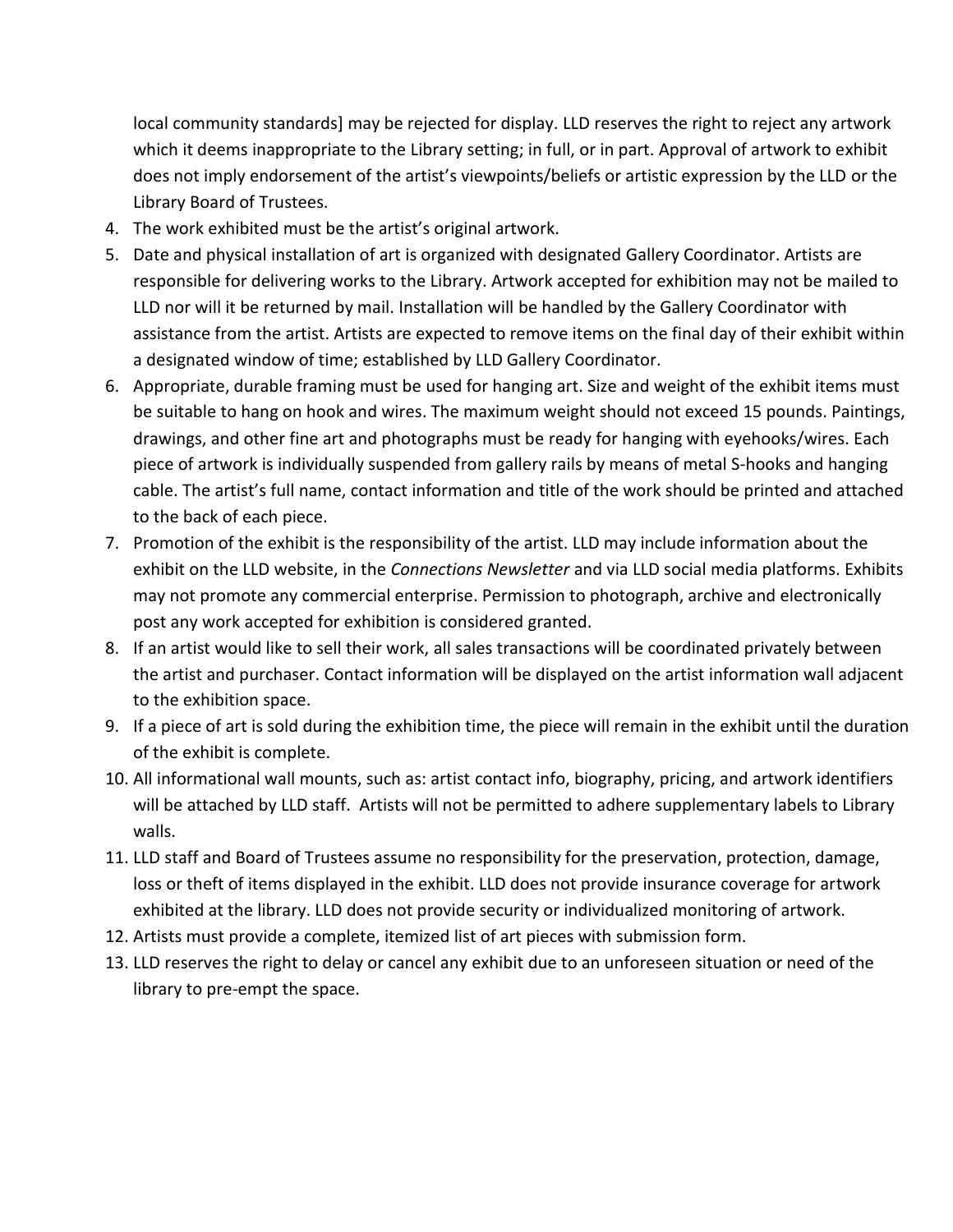- 14. Artists may hold an opening reception in the designated space and according to LLD Policy. Some guidelines of note for use of the reception space include:
- Receptions must be scheduled in advance with the Gallery Coordinator and will have a designated time frame.
- Alcohol is not permitted.
- Refreshments will be provided by LLD and permitted in assigned reception area.
- Invitations to attend any reception are the responsibility of the artist.
- Receptions/guests will respect the Library atmosphere by observing the LLD Code of Conduct.

#### **Additional information required:**

- A brief biography and/or artist's statement.
- Contact information for the public.
- Provide preview of all artwork to be displayed. These can be delivered in the form of an email, web page address or photos/CD's included with this application. Please do not submit original artwork for review.

Submit your completed form and additional information to:

#### **grazianig@lislelibrary.org**

Gail Graziani

Assistant Director of Adult Services

Lisle Library District | Gallery 777

777 Front Street, Lisle, IL 60532

Ph: 630.971.1675

Thank you for your interest in displaying your works of art at **Gallery 777 | Lisle Library District**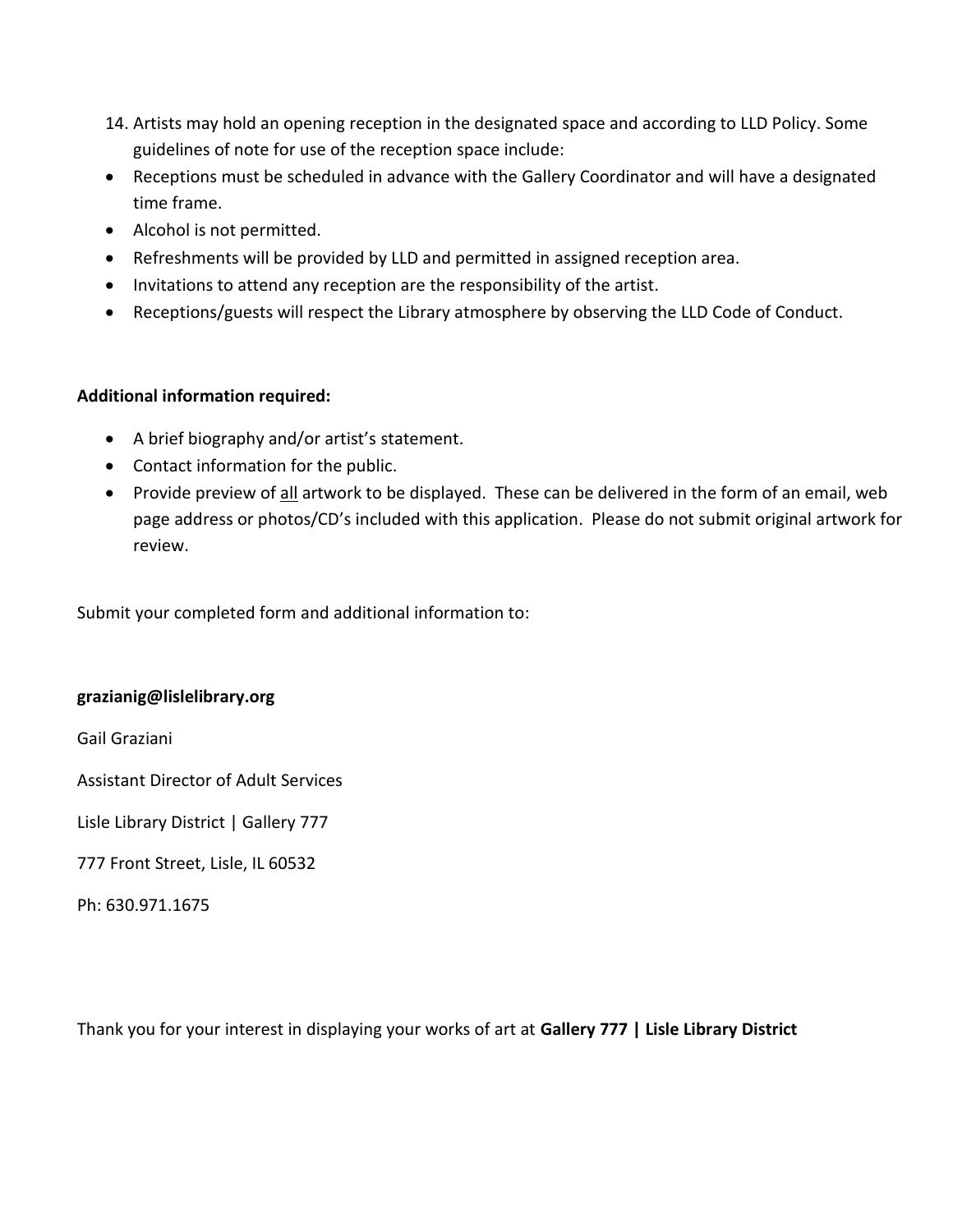

### **GALLERY 777** Art Exhibit Form

| $\overline{\phantom{a}}$ an individual artist<br>This is an exhibit for:               | $\Box$ a group of artists or organization                              |
|----------------------------------------------------------------------------------------|------------------------------------------------------------------------|
|                                                                                        | (If group, each member must complete/sign individual art exhibit form) |
|                                                                                        |                                                                        |
|                                                                                        |                                                                        |
|                                                                                        |                                                                        |
|                                                                                        |                                                                        |
|                                                                                        |                                                                        |
|                                                                                        |                                                                        |
|                                                                                        |                                                                        |
| Artistic medium (oils, mixed media, photography, etc.)                                 |                                                                        |
|                                                                                        |                                                                        |
| Total number of pieces (if member of group, please indicate # of your specific pieces) |                                                                        |

I have read and agree to the LLD guidelines required to display my works of art at **Gallery 777|Lisle Library District** which includes; *LLD staff and Board of Trustees assume no responsibility for the preservation, protection, damage, loss or theft of items displayed in the exhibit. LLD does not provide insurance coverage for artwork exhibited at the library. LLD does not provide security or individualized monitoring of artwork.*

| <b>Print Name</b> |  |
|-------------------|--|
|                   |  |

Signature\_\_\_\_\_\_\_\_\_\_\_\_\_\_\_\_\_\_\_\_\_\_\_\_\_\_\_\_\_\_\_\_\_\_\_\_\_\_\_\_\_\_\_\_\_\_Date\_\_\_\_\_\_\_\_\_\_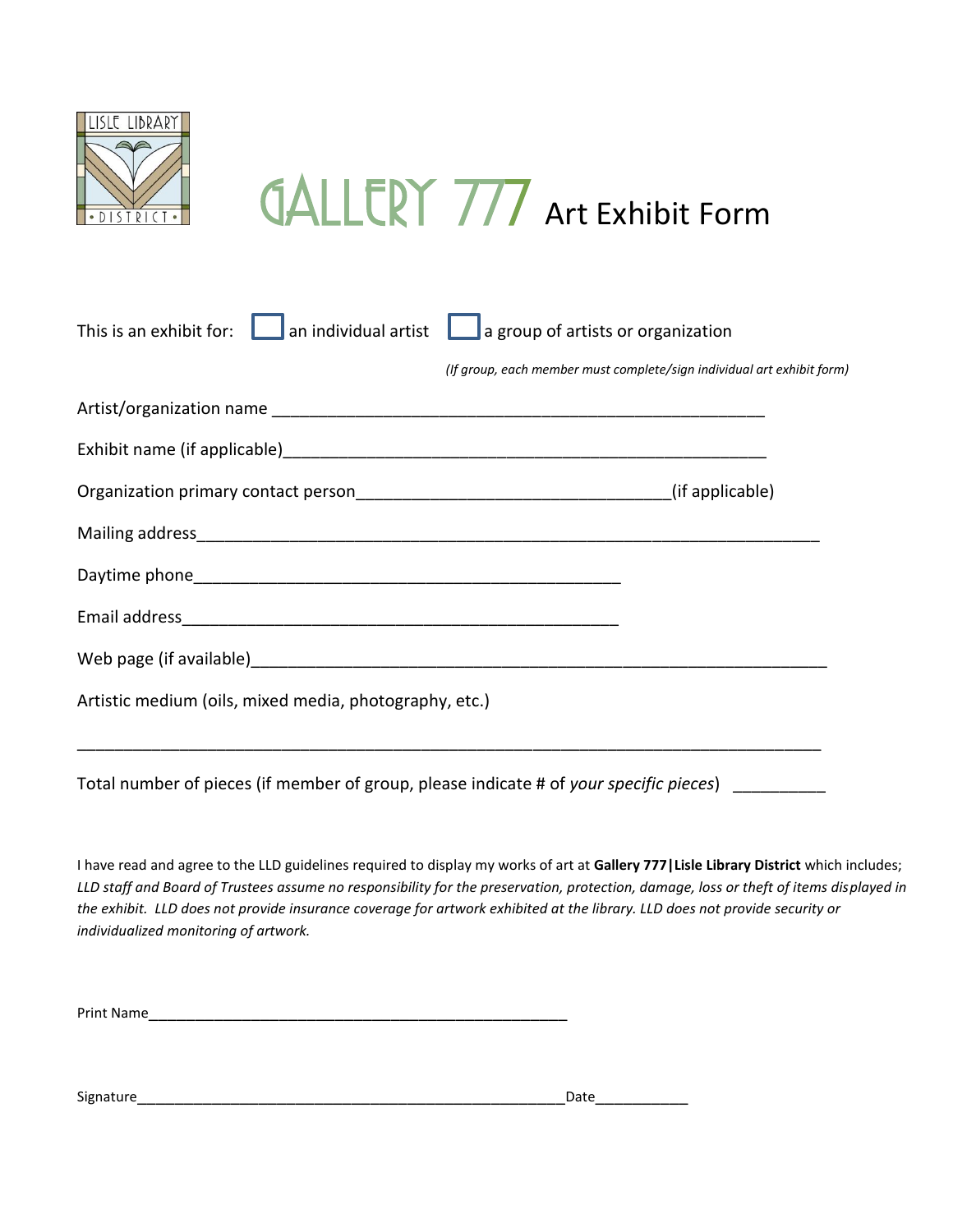

## **GALLERY 777** Art Exhibit Form| Works List

Artist: \_\_\_\_\_\_\_\_\_\_\_\_\_\_\_\_\_\_\_\_\_\_\_\_\_\_\_\_\_\_\_\_\_\_\_\_\_\_\_\_\_\_\_\_\_\_\_\_\_\_\_\_\_\_\_\_\_\_\_\_\_\_\_

|                                      | Title | Size | Media |
|--------------------------------------|-------|------|-------|
| $\mathbf 1$                          |       |      |       |
| $\overline{2}$                       |       |      |       |
| $\overline{3}$                       |       |      |       |
| $\overline{\mathbf{4}}$              |       |      |       |
| $\overline{\overline{\overline{5}}}$ |       |      |       |
| $\overline{6}$                       |       |      |       |
| $\overline{7}$                       |       |      |       |
| $\overline{8}$                       |       |      |       |
| $\overline{9}$                       |       |      |       |
| $10\,$                               |       |      |       |
| $\frac{11}{11}$                      |       |      |       |
| $12$                                 |       |      |       |
| 13                                   |       |      |       |
| $14\,$                               |       |      |       |
| 15                                   |       |      |       |
| 16                                   |       |      |       |
| 17                                   |       |      |       |
| 18                                   |       |      |       |
| 19                                   |       |      |       |
| $20\,$                               |       |      |       |